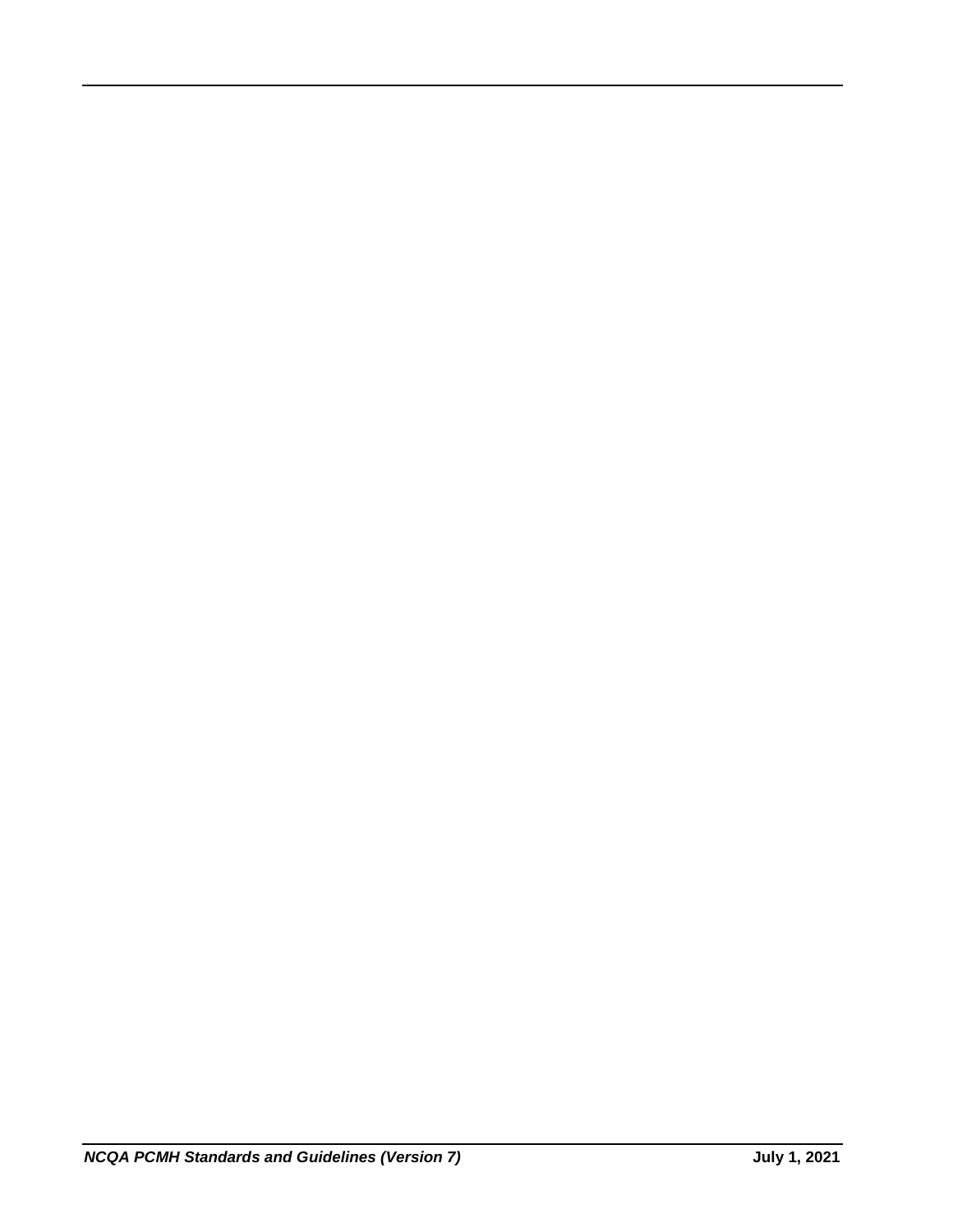## **APPENDIX 5 STANDARDIZED MEASURES**

### **What Are Standardized Measures?**

Measures give organizations quantitative insights into the quality of the clinical care delivered to patients. **Standardized measures** have specific parameters for reporting. They are regularly validated to ensure that they provide accurate and unbiased measurement. Reporting standardized measures means performance can be compared accurately across practices and organizations. When practices report standardized measures, they can benchmark their performance against that of their peers. Standardized measures also increase accountability. They are used to report performance at the federal and state levels and to payers for value-based payment.

#### **Why Did We Create a Standardized Measures List?**

Programs that use standardized measures—and implement them correctly—accomplish several things: lend the credibility of national, independent experts; allow results to be compared among organizations; facilitate data aggregation; and make data collection less burdensome for physicians. While NCQA's PCMH Recognition program has traditionally been process based, helping practices build the foundation of quality, patient-centered care, reporting standardized measures allows practices to demonstrate the outcomes of their medical home transformation. Standardized measures also allow practices to report on the same measures they may be reporting to other entities, thereby reducing the administrative burden on practices as they work to achieve or maintain PCMH Recognition.

#### **Where to Enter Measures**

Practices should enter data from the **Measures Reporting** tile of the Organization Dashboard. Practices may report on either standardized measures which are listed below or custom measures. For standardized measures, practices choose the measures they want to report from the menu of options and the measure parameters populate automatically. Practices should ensure they are following all measure parameters (e.g., numerator, denominator, exclusions) as established by the measure steward listed in the table below. If the practice makes any modifications to the standardized measure specifcations, the custom measures option should be chosen for reporting. For custom measures, the practice will enter the measure details manually in the text fields. Once data has been entered for each measure, this information will populate to corresponding QI criteria in the program evaluation.

#### **Reporting Periods**

For practices utilizing the standardized measures option, measures should be reported using the reporting period of January 1 through December 31 of the prior calendar year. By submitting measures using a standard reporting period, performance can be compared accurately across practices and organizations.